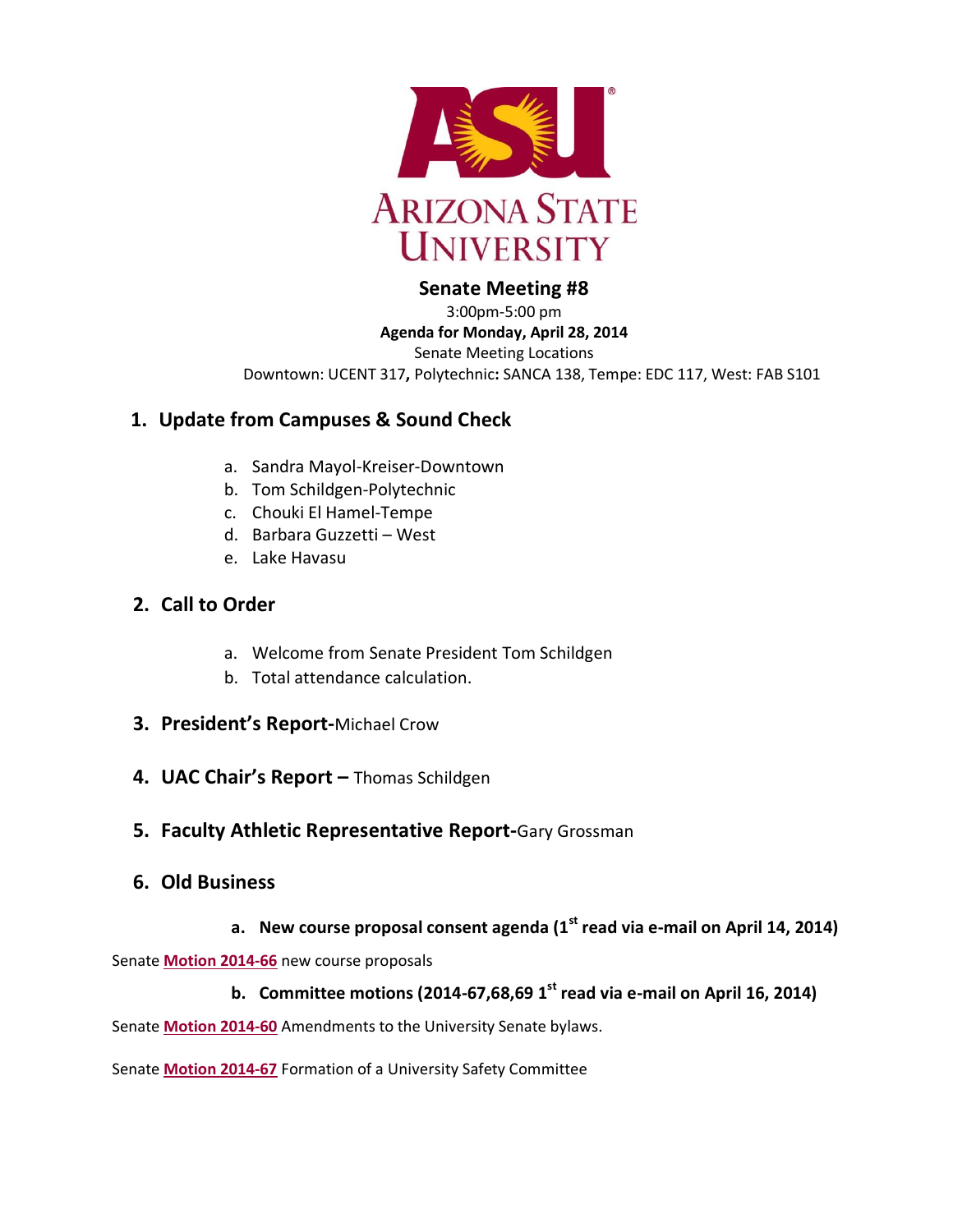Senate **[Motion 2014-68](http://usenate.asu.edu/node/4973)** Establishing Responsibility for Safety-Proposed ACD 307

Senate **[Motion 2014-69](http://usenate.asu.edu/node/4974)** Resolution-Faculty Commitment to Student Success

### **c. CAPC consent agenda**

- Senate **[Motion 2014-62](http://usenate.asu.edu/node/4927)** Request from the Mary Lou Fulton Teachers College– Educational Leadership and Innovation - for the disestablishment of a graduate degree – MEd in Educational Psychology
- Senate **[Motion 2014-63](http://usenate.asu.edu/node/4928)** Request from the College of Public Programs School of Public Affairs for the establishment of a graduate certificate – Emergency Management
- Senate **[Motion 2014-64](http://usenate.asu.edu/node/4929)** Request from the Mary Lou Fulton Teachers College Educational Leadership and Innovation– for the name change of a graduate degree From: MA in Social and Philosophical Foundations – To: MA in Educational Policy
- Senate **[Motion 2014-65](http://usenate.asu.edu/node/4939)** Request from the College of Public Programs School of Public Affairs/and School of Criminology and Criminal Justice – for the establishment of a graduate degree – Master of Public Safety Leadership and Administration

### **7. New Business**

### **a. CAPC Motions**

- Senate **[Motion 2014-70](http://usenate.asu.edu/node/4977)** Request from the College of Liberal Arts and Sciences School of Historical, Philosophical and Religious Studies – for the establishment of a graduate degree– Master of Arts (MA) in American Studies
- Senate **[Motion 2014-71](http://usenate.asu.edu/node/4978)** Request from the College of Liberal Arts and Sciences School of Life Sciences for the establishment of a graduate certificate – Biomimicry
- Senate **[Motion 2014-72](http://usenate.asu.edu/node/4979)** Request from the College of Public Programs School of Social Work– for the establishment of a graduate certificate – Criminal Sentencing and Sentencing Advocacy
- Senate **[Motion 2014-73](http://usenate.asu.edu/node/4980)** Request from the Ira A. Fulton Schools of Engineering School of Biological and Health Systems Engineering – for the establishment of a graduate certificate – Neural Engineering
- Senate **[Motion 2014-74](http://usenate.asu.edu/node/4981)** Request from the New College of Interdisciplinary Arts and Sciences School of Social and Behavioral Sciences – for the establishment of a graduate degree– MA in Social Technologies

**Additional Information on each CAPC motion can be obtained by contacting the CAPC chair at [Eduardo.Pagan@asu.edu](mailto:Eduardo.Pagan@asu.edu) or going to the CAPC website and viewing the May 1, 2014 agenda: [click](https://provost.asu.edu/capc/agenda)  [here](https://provost.asu.edu/capc/agenda)**

### **Appendix A – CAPC Information Items**

## **8. Committee Reports:**

a. Ad-hoc Committee on Domestic Violence and Intimate Partner Abuse Policies-Denise Bodman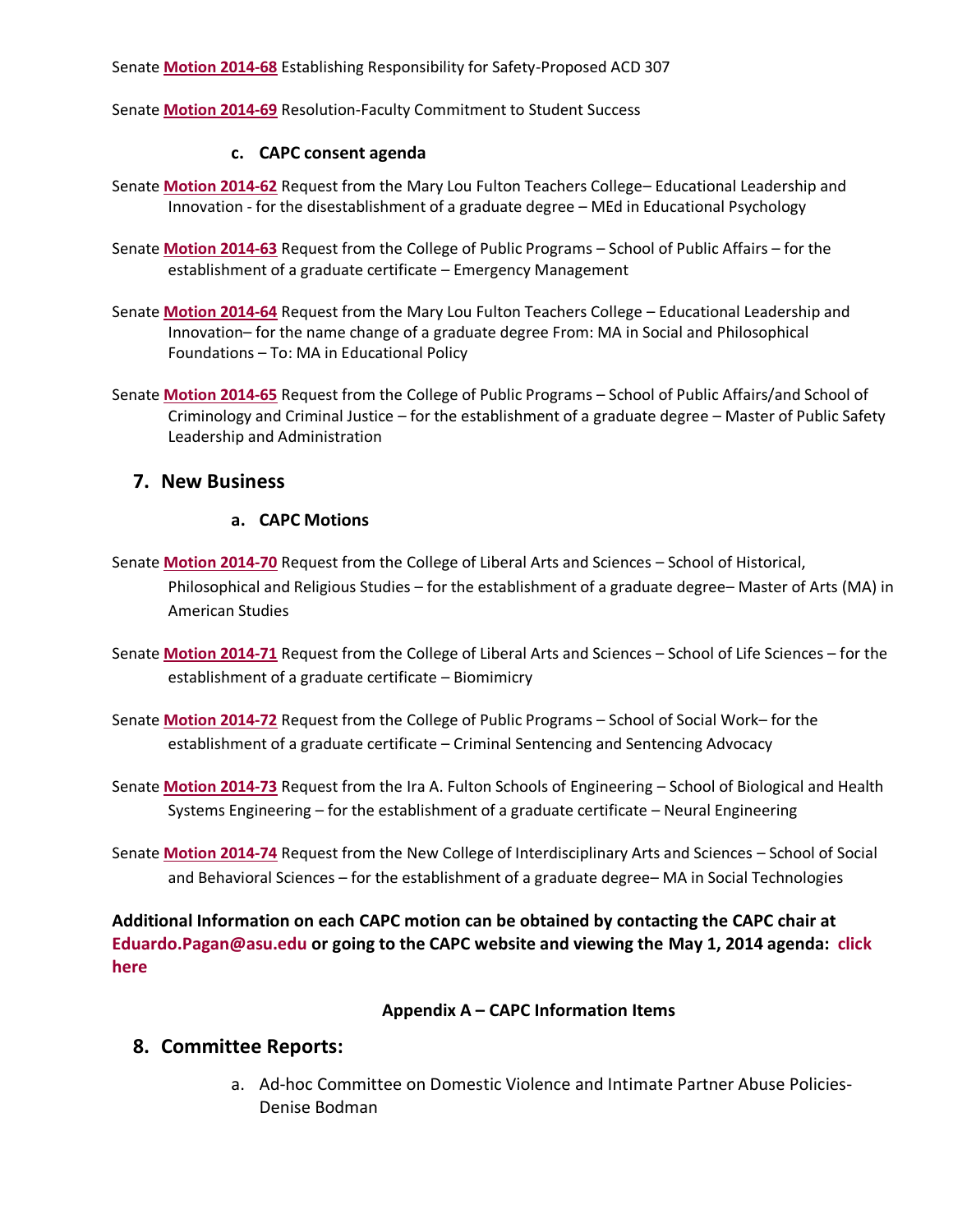b. Student-Faculty Policy Committee- Alejandra Elenes

# **9. Open Forum**

# **10. Passing of the gavel**

**11.Adjournment**